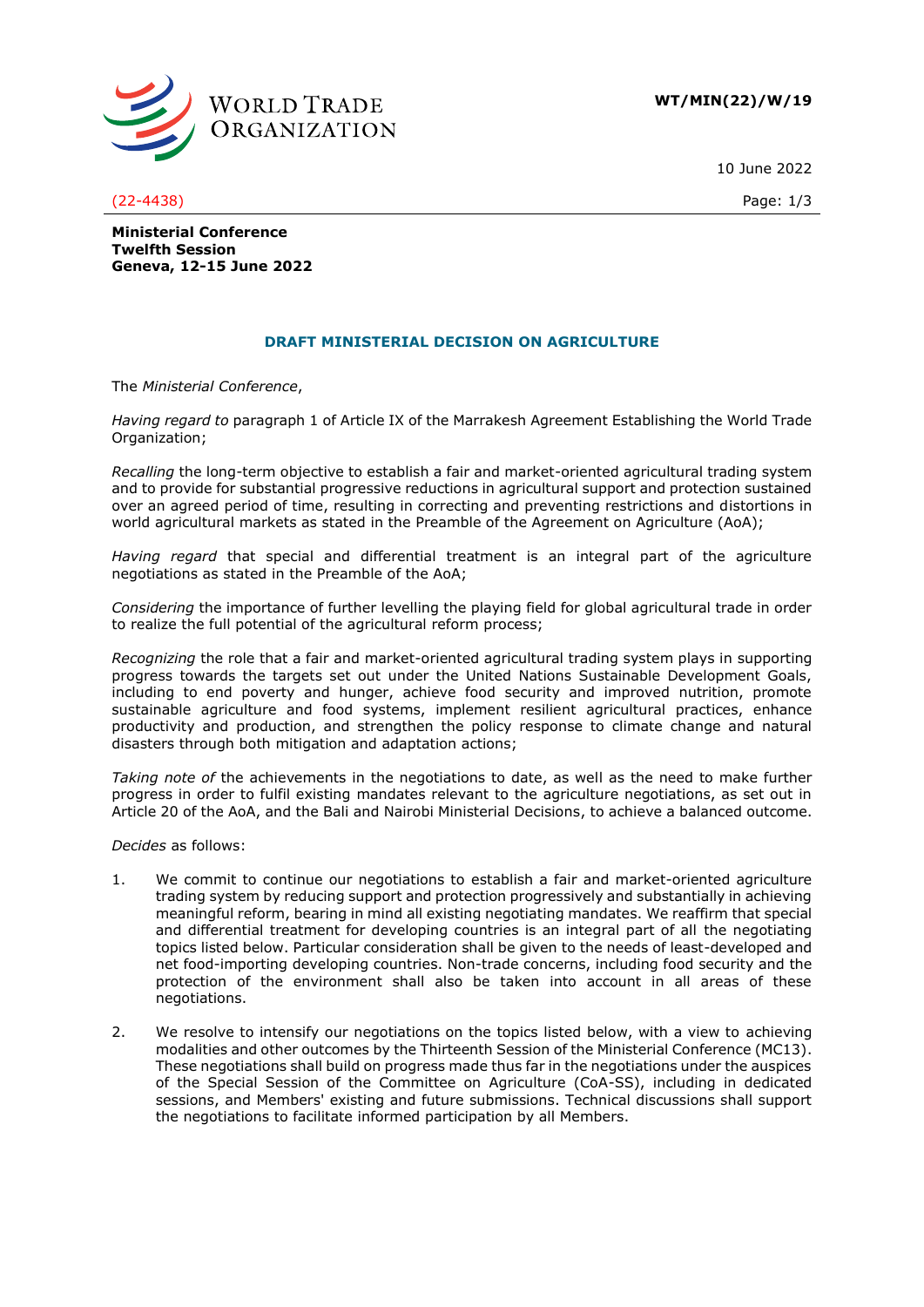#### **Domestic Support**

- 3. We shall continue comprehensive negotiations on domestic support after MC12, in particular, to substantially reduce trade-distorting domestic support and to improving all disciplines, within a reasonable timeframe to be agreed by Members, in accordance with the reform programme provided for in Article 20 of the AoA and the modalities that will be agreed and adopted by MC13.
- 4. Unless otherwise provided, Members' contributions to the outcomes of these negotiations will be determined according to modalities to be agreed by Members post-MC12. In this respect, the needs of low-income or resource-poor farmers in developing countries shall be taken into account in these negotiations.

### **Public Stockholding for Food Security Purposes<sup>1</sup>**

- 5. Recalling the Ministerial Decision of 7 December 2013 (WT/MIN(13)/38 WT/L/913), the General Council Decision of 27 November 2014 (WT/L/939) and the Ministerial Decision of 21 December 2015 (WT/MIN(15)/44 - WT/L/979), and recognizing the importance attached to public stockholding programmes for food security purposes by many developing country Members, including least developed and net food importing developing countries and the food security of other Members, we undertake to continue our negotiations and work towards agreeing and adopting a permanent solution to the PSH issue by MC13.
- 6. These comprehensive negotiations shall consider, *inter alia,* an assessment of the external reference price<sup>2</sup>, programme and product coverage, limits on public stockholding programmes, transparency and safeguards/anti-circumvention, and legal certainty.
- 7. The negotiations shall continue to be held in dedicated sessions of the CoA-SS. The General Council shall regularly review progress on the basis of reports provided by the CoA-SS.

#### **Market Access**

- 8. We shall continue negotiations on market access after MC12 with a view to improving substantially and progressively agricultural market access opportunities for all Members within a timeframe to be agreed by Members, in accordance with the reform programme provided for in Article 20 of the AoA.
- 9. We agree to work towards achieving tangible progress in the negotiations by MC13.

# **Special Safeguard Mechanism (SSM)**

- 10. Pursuant to the Nairobi Ministerial Decision (WT/MIN(15)/43 WT/L/978, we shall continue negotiations on a special safeguard mechanism for developing country Members in dedicated sessions of the CoA-SS as envisaged under paragraph 7 of the Hong Kong Ministerial Declaration (WT/MIN(05)/DEC).
- 11. The General Council shall regularly review progress in these negotiations with the aim of making recommendations for Ministers at MC13.

#### **Export Restrictions**

12. Bearing in mind Article 12 of the AoA, we shall continue negotiations with the aim of enhancing transparency and predictability of export prohibitions and restrictions and improving relevant disciplines. To this end, and taking into account Article 12.2, we agree to work towards assessing and clarifying Article 12 of the AoA with a view to making tangible progress by MC13.

 $1$  This proposed Decision acknowledges that some Members have submitted proposals on a permanent solution on PSH for consideration by Ministers.

<sup>&</sup>lt;sup>2</sup> This issue would be considered more broadly in the context of current AoA disciplines.